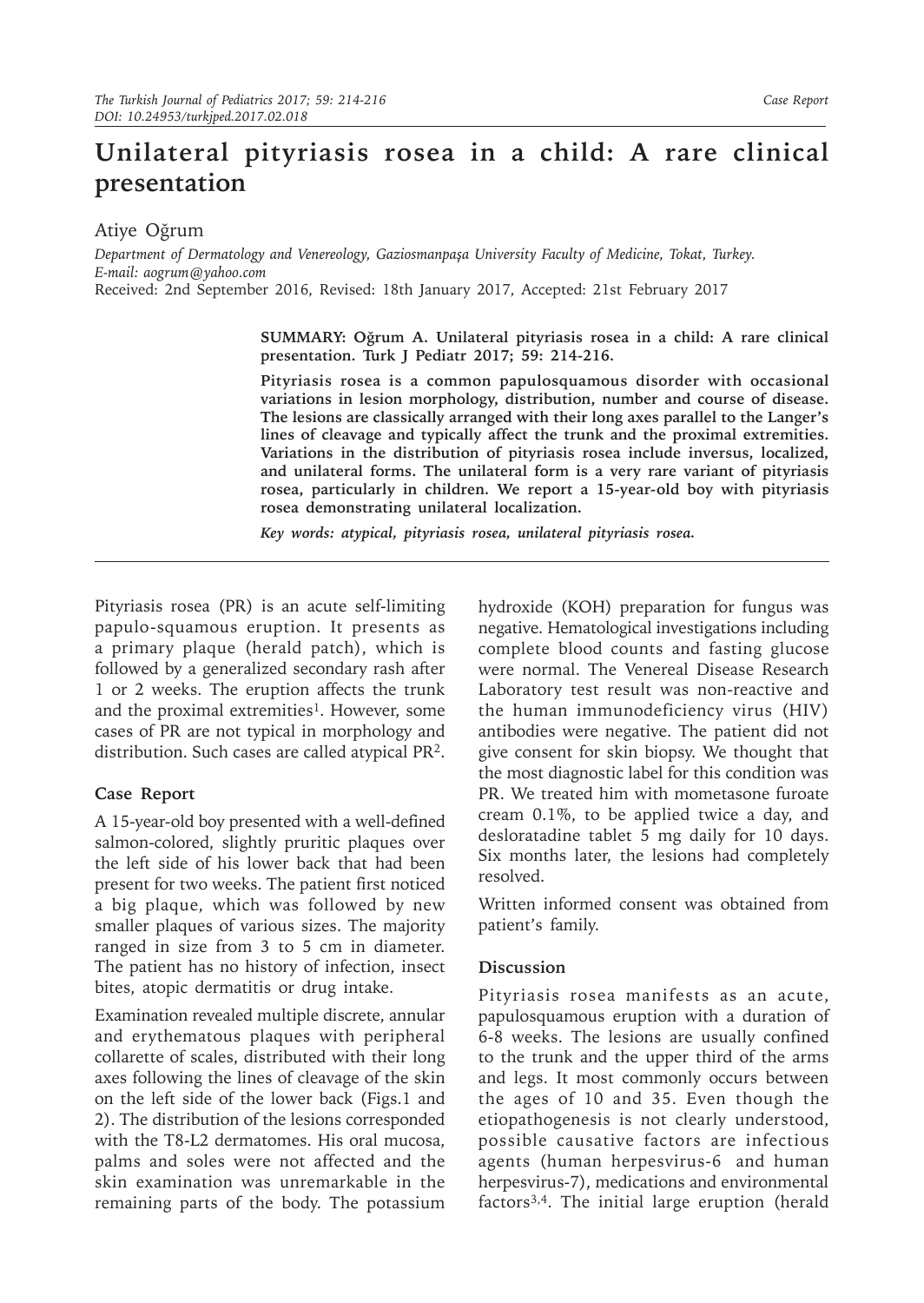plaque) and the subsequent smaller ones comprise oval scaly erythematous plaques with peripheral collarette scaling. The lesions are observed to be distributed with their long axes following the lines of cleavage (Langer's lines) and forming a typical 'Christmas tree' pattern. The histological findings are not specific. The biopsy specimen shows superficial perivascular dermatitis. A classical presentation is easily diagnosed clinically, but atypical variants often pose diagnostic difficulties<sup>1,5,6</sup>. Atypical presentations of PR are observed in about  $20\%$  of the patients<sup>1,2,4</sup>. Atypical PR differs from classical PR in terms of morphology, size of the lesions, number, distribution and clinical course, and often poses a diagnostic problem. Several atypical morphological



**Fig. 1.** A large annular herald patch on the lower back with multiple secondary lesions. The distribution of the lesions corresponds with the T8-L2 dermatomes.

variants have been described, namely papular, plaque, erythema multiforme-like, purpuric, bullous, lichenoid, gigantic plaque, vesicular or hemorrhagic and urticarial2. Variations in the distribution of PR include inversus, localized, segmental and unilateral forms7. Atypical variants are rarely seen in children. To the best of our knowledge, only seven cases with unilateral PR were reported previously<sup>4,8-13</sup>. Six of the reported cases were adults, in four of them lesions were located on the trunk, in two of them were located on the lower extremity4,8-12. Only one child with unilateral involvement was reported and the lesion of this case was located on the extremity<sup>13</sup>. In our case, the lesion was located on the trunk unilaterally, so this case is different from the others.

Tinea corporis, atopic dermatitis, secondary syphilis, psoriasis and drug eruptions are considered in the differential diagnosis8. Clinical history, KOH preparation, blood tests and histopatological examination help in the differential diagnosis. Considering the appearance of a large plaque (herald plaque), subsequent oval scaly plaques with collarette scaling, laboratory findings and KOH preparation, we believe that unilateral PR is an appropriate diagnosis for this case<sup>5</sup>.

In conclusion, careful history and clinical evaluation are important to avoid a misdiagnosis of PR. This report presents a rare, unilateral PR pediatric case with one-sided involvement.



**Fig. 2.** Close view of individual secondary eruptions showing peripheral collarette scales.